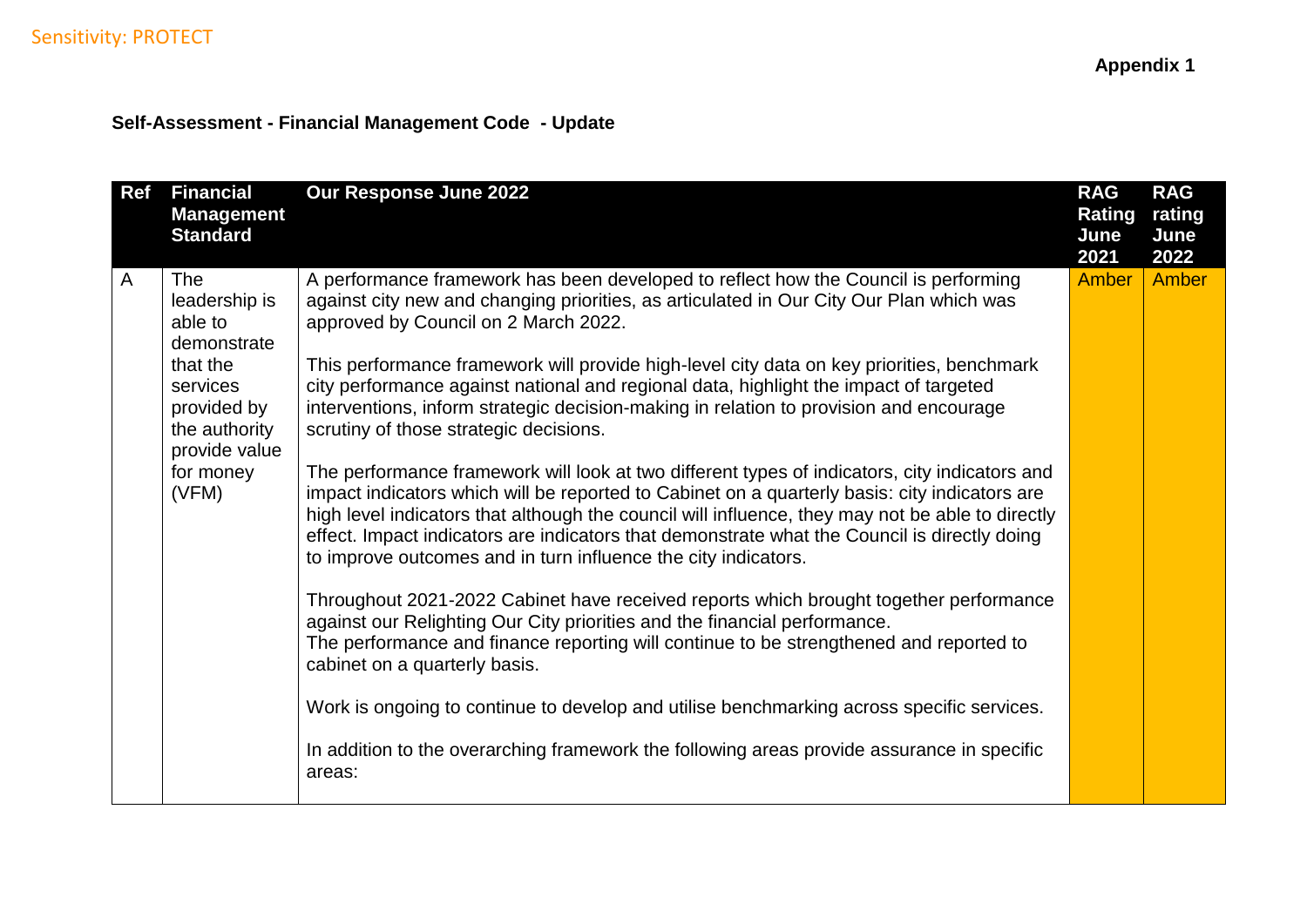| <b>Ref</b> | <b>Financial</b><br><b>Management</b><br><b>Standard</b> | Our Response June 2022                                                                                                                                                                                                                                                                                                                                                                                                                                  | <b>RAG</b><br><b>Rating</b><br>June<br>2021 | <b>RAG</b><br>rating<br>June<br>2022 |
|------------|----------------------------------------------------------|---------------------------------------------------------------------------------------------------------------------------------------------------------------------------------------------------------------------------------------------------------------------------------------------------------------------------------------------------------------------------------------------------------------------------------------------------------|---------------------------------------------|--------------------------------------|
|            |                                                          | The Council's Project Assurance Group (PAG), provides assurance that the Council's<br>projects and programmes are operating in line with expected corporate standards. PAG<br>also provides scrutiny of business cases, ensuring that they are robust and demonstrate a<br>clear understanding of time, costs, scope, risk and benefits / disbenefits. VFM is a key<br>aspect of the business case.                                                     |                                             |                                      |
|            |                                                          | Key projects also have internal boards and working groups. Where appropriate the boards<br>include members of the Senior Executive Board (SEB). These boards evaluate options,<br>before key decisions are made and monitor progress. Where appropriate, expert<br>consultants are utilised on major projects.                                                                                                                                          |                                             |                                      |
|            |                                                          | The Medium Term Financial Strategy (MTFS) delivers a robust financial plan through a<br>rigorous budget setting process.                                                                                                                                                                                                                                                                                                                                |                                             |                                      |
|            |                                                          | The External Auditor provides an annual report which considers whether the Council has<br>put in place proper arrangements to secure economy, efficiency and effectiveness in its use<br>of resources. In respect to 2020-2021 the External Auditor reported that they had found no<br>significant weaknesses. The External Auditors Annual Report was presented to Audit and<br>Risk Committee on 14 March 2022 and then Full Council on 6 April 2022. |                                             |                                      |
|            |                                                          | The Councils Counter Fraud Team prevent and detect fraud which contributes towards<br>protecting public funds and ensuring VFM by stopping / recovering fraudulent transactions.<br>Counter Fraud updates are reported to the Audit and Risk Committee.                                                                                                                                                                                                 |                                             |                                      |
|            |                                                          | Financial benchmarking is undertaken for specific services such as Adult Social Care, work<br>is underway to ensure that this is embedded in all services.                                                                                                                                                                                                                                                                                              |                                             |                                      |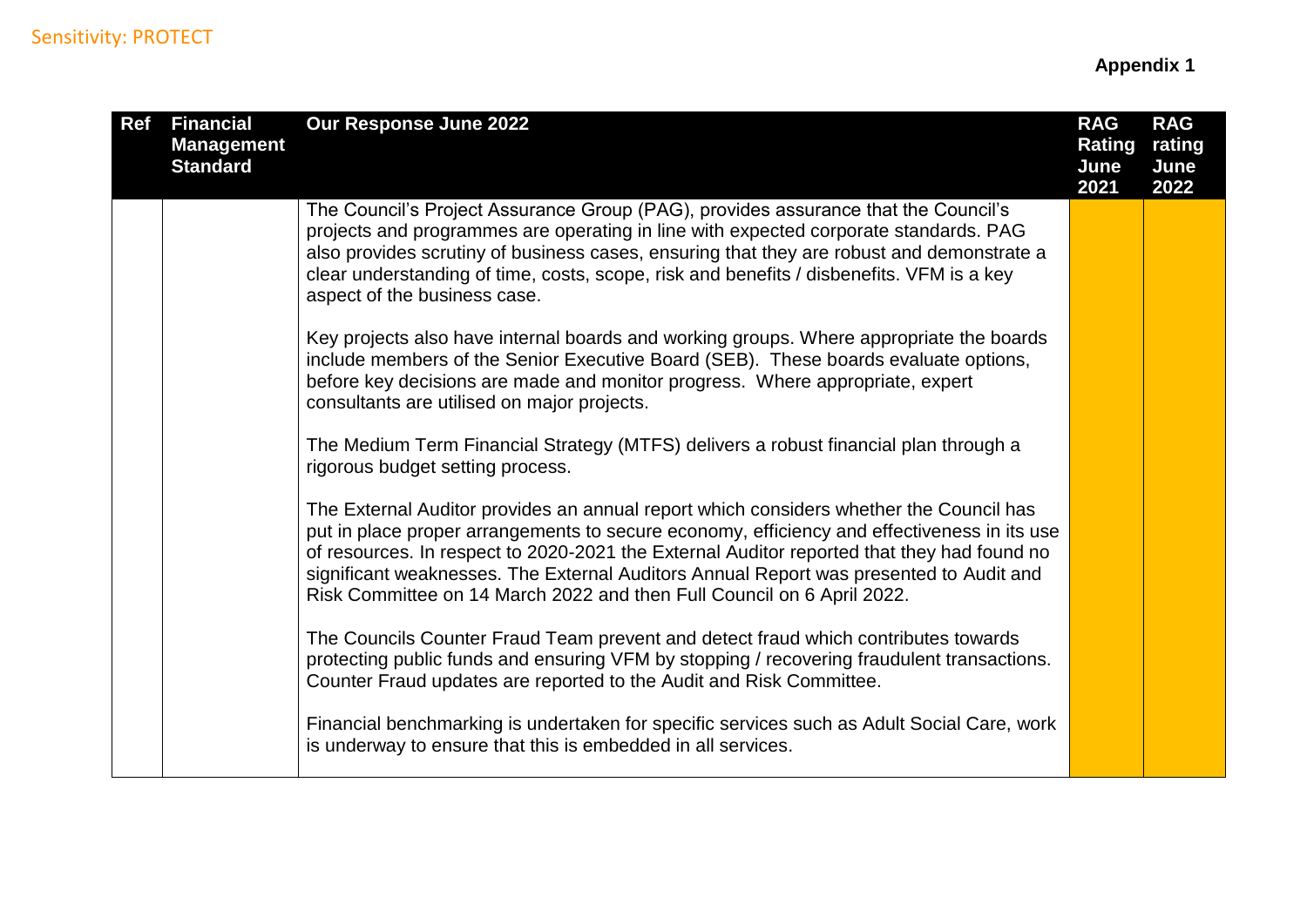| <b>Ref</b> | <b>Financial</b><br><b>Management</b><br><b>Standard</b>                                                                                | Our Response June 2022                                                                                                                                                                                                                                                                                                                                                                                                                                                                                                                                                                                                                                                                                                                                                                                                                                                                                                               | <b>RAG</b><br><b>Rating</b><br>June<br>2021 | <b>RAG</b><br>rating<br>June<br>2022 |
|------------|-----------------------------------------------------------------------------------------------------------------------------------------|--------------------------------------------------------------------------------------------------------------------------------------------------------------------------------------------------------------------------------------------------------------------------------------------------------------------------------------------------------------------------------------------------------------------------------------------------------------------------------------------------------------------------------------------------------------------------------------------------------------------------------------------------------------------------------------------------------------------------------------------------------------------------------------------------------------------------------------------------------------------------------------------------------------------------------------|---------------------------------------------|--------------------------------------|
|            |                                                                                                                                         | The council work in partnership with neighbouring local authorities, in areas such as<br>children's social care to secure VFM for services across the region.<br>The Council also participates in data sharing / benchmarking with SIGOMA, ADASS and<br>other organisations.<br><b>Further Action</b><br>Financial benchmarking specific council services will continue to be enhanced as part of<br>the performance management framework.                                                                                                                                                                                                                                                                                                                                                                                                                                                                                           |                                             |                                      |
| B          | The authority<br>complies with<br>the CIPFA<br>Statement of<br>the Role of<br>the Chief<br>Finance<br>Officer in<br>Local<br>Government | This is reviewed and completed each year by the Chief Finance Officer (CFO). The<br>Statement has also been reviewed by members of the Strategic Executive Board.<br>The 'Personal Skills and Professional Standards' section of the standard will form part of<br>the annual appraisal for the Director of Finance from now on.<br>The CFO is a fully qualified CIPFA member and has direct access to the Chief Executive.<br>The responsibilities of the role of the CFO are detailed within the Constitution.<br>The CFO is a member of the Senior Executive Board and has influence on all material<br>business decisions, ensuring financial implications are provided on all reports.<br>The CFO, through the Strategic Finance Team provides financial and treasury<br>management reports throughout the year to Cabinet and Council.<br>The Strategic Finance team is suitably resourced with appropriately qualified staff. | Green                                       | Green                                |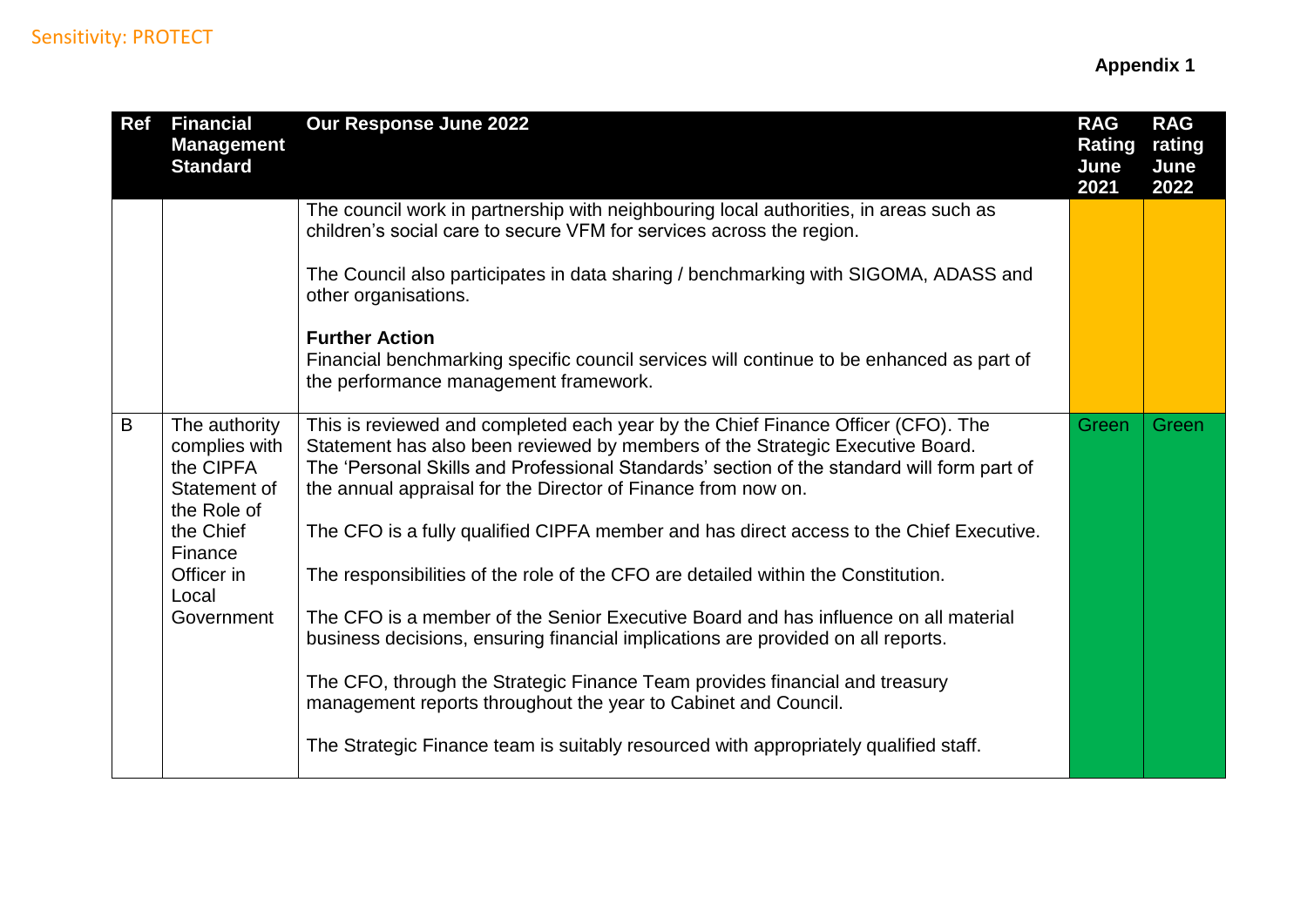| <b>Ref</b>   | <b>Financial</b><br><b>Management</b><br><b>Standard</b>    | Our Response June 2022                                                                                                                                                                                                                                                                                 | <b>RAG</b><br><b>Rating</b><br>June<br>2021 | <b>RAG</b><br>rating<br>June<br>2022 |
|--------------|-------------------------------------------------------------|--------------------------------------------------------------------------------------------------------------------------------------------------------------------------------------------------------------------------------------------------------------------------------------------------------|---------------------------------------------|--------------------------------------|
|              |                                                             | There are contracts in place for specialist financial advice (treasury management, specific<br>financial support).                                                                                                                                                                                     |                                             |                                      |
|              |                                                             | The annual Statement of Accounts 2020-2021 received an unqualified external audit<br>opinion.                                                                                                                                                                                                          |                                             |                                      |
|              |                                                             | During 2021-2022, 5 out of 7 of the key financial systems internal audits completed<br>received substantial assurance, with 2 having satisfactory assurance.                                                                                                                                           |                                             |                                      |
| $\mathsf{C}$ | The<br>leadership<br>team<br>demonstrates<br>in its actions | The Council's Audit and Risk Committee has two independent members as well as<br>Councillor representatives. The Committee receives updates, provides independent<br>assurance over governance, risk and internal control. The Audit and Risk Committee<br>reports to Full Council on an annual basis. | Green                                       | Green                                |
|              | and<br>behaviours<br>responsibility<br>for                  | The internal audit annual opinion provides reasonable assurance on the Council's<br>governance, risk management and control processes. This is reported to the Audit and Risk<br>Committee.                                                                                                            |                                             |                                      |
|              | governance<br>and internal<br>control                       | The Annual Governance Statement draws and comments on the management and internal<br>control framework of the Council, especially the work of internal and external audit and the<br>Council's risk management arrangements.                                                                           |                                             |                                      |
|              |                                                             | SEB own and are accountable for the Strategic Risk Register and Internal Audit Plan.                                                                                                                                                                                                                   |                                             |                                      |
|              |                                                             | SEB have oversight and review the Council's forward plan – the timetable for taking key<br>decisions to Cabinet and Council.                                                                                                                                                                           |                                             |                                      |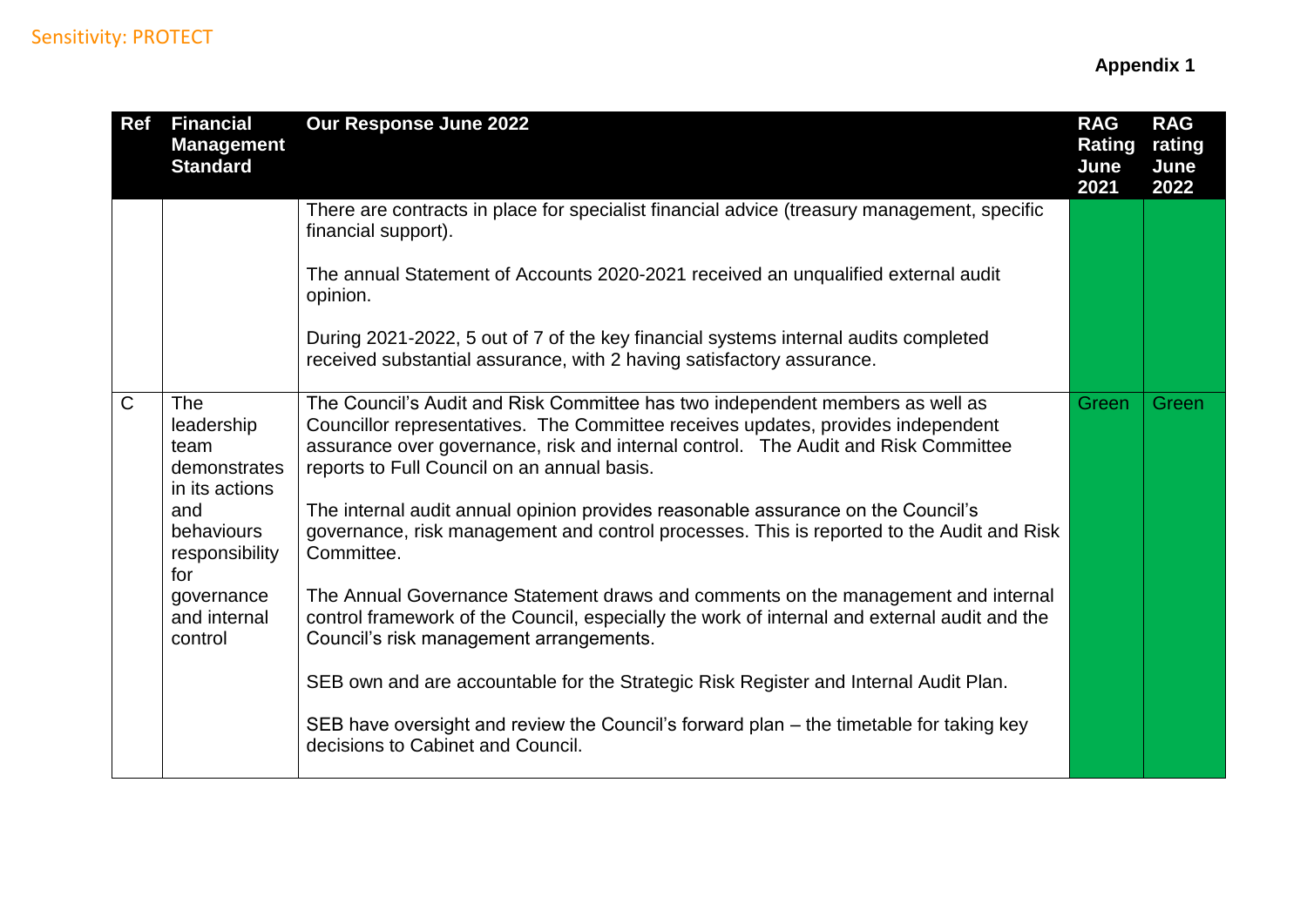| <b>Ref</b> | <b>Financial</b><br><b>Management</b><br><b>Standard</b>                                                               | Our Response June 2022                                                                                                                                                                                                                                                                                                                                                                                                                                                                                                                                                | <b>RAG</b><br>Rating<br>June<br>2021 | <b>RAG</b><br>rating<br>June<br>2022 |
|------------|------------------------------------------------------------------------------------------------------------------------|-----------------------------------------------------------------------------------------------------------------------------------------------------------------------------------------------------------------------------------------------------------------------------------------------------------------------------------------------------------------------------------------------------------------------------------------------------------------------------------------------------------------------------------------------------------------------|--------------------------------------|--------------------------------------|
|            |                                                                                                                        | The Council is a learning organisation, reviews of the Monitoring Officer are presented to<br>SEB and the Executive Team.                                                                                                                                                                                                                                                                                                                                                                                                                                             |                                      |                                      |
|            |                                                                                                                        | The Head of Paid Services is responsible for the proper recruitment and organisation of<br>staff. The Council's Monitoring Officer has a specific duty to ensure the Council, its officers<br>and its elected members maintain the highest standards of conduct in all they do.                                                                                                                                                                                                                                                                                       |                                      |                                      |
|            |                                                                                                                        | The Constitution includes the Financial and Contract Procedure Rules, scheme of<br>delegation and the roles and responsibilities of Senior Officers, elected members and<br>committees. It also sets out the responsibilities of Heads of Services, Budget Managers<br>and employees. It includes the scheme of delegation for decisions. These responsibilities<br>are reinforced in the Management Accountability letter which all managers are required to<br>sign on appointment.                                                                                 |                                      |                                      |
|            |                                                                                                                        | During 2021-2022 Council approved amendments to the Councils Constitution to ensure it<br>continues to reflect legislative and organisational changes, ensuring the Council is remains<br>able to meet its duties.                                                                                                                                                                                                                                                                                                                                                    |                                      |                                      |
| D          | The authority<br>applies the<br>CIPFA/<br><b>SOLACE</b><br>Delivering<br>Good<br>Governance<br>in Local<br>Government: | The Governance and Ethics Committee is a cross-party group which considers and advises<br>the appropriate Council bodies on matters relating to governance and the Constitution.<br>The Audit and Risk Committee provide independent assurance on the adequacy of the<br>governance and risk management framework and the associated control environment. This<br>Committee receive the draft Annual Governance Statement for review and consideration<br>prior to approving the final statement and action plan, which is subsequently monitored and<br>reported on. | <b>Green</b>                         | Green                                |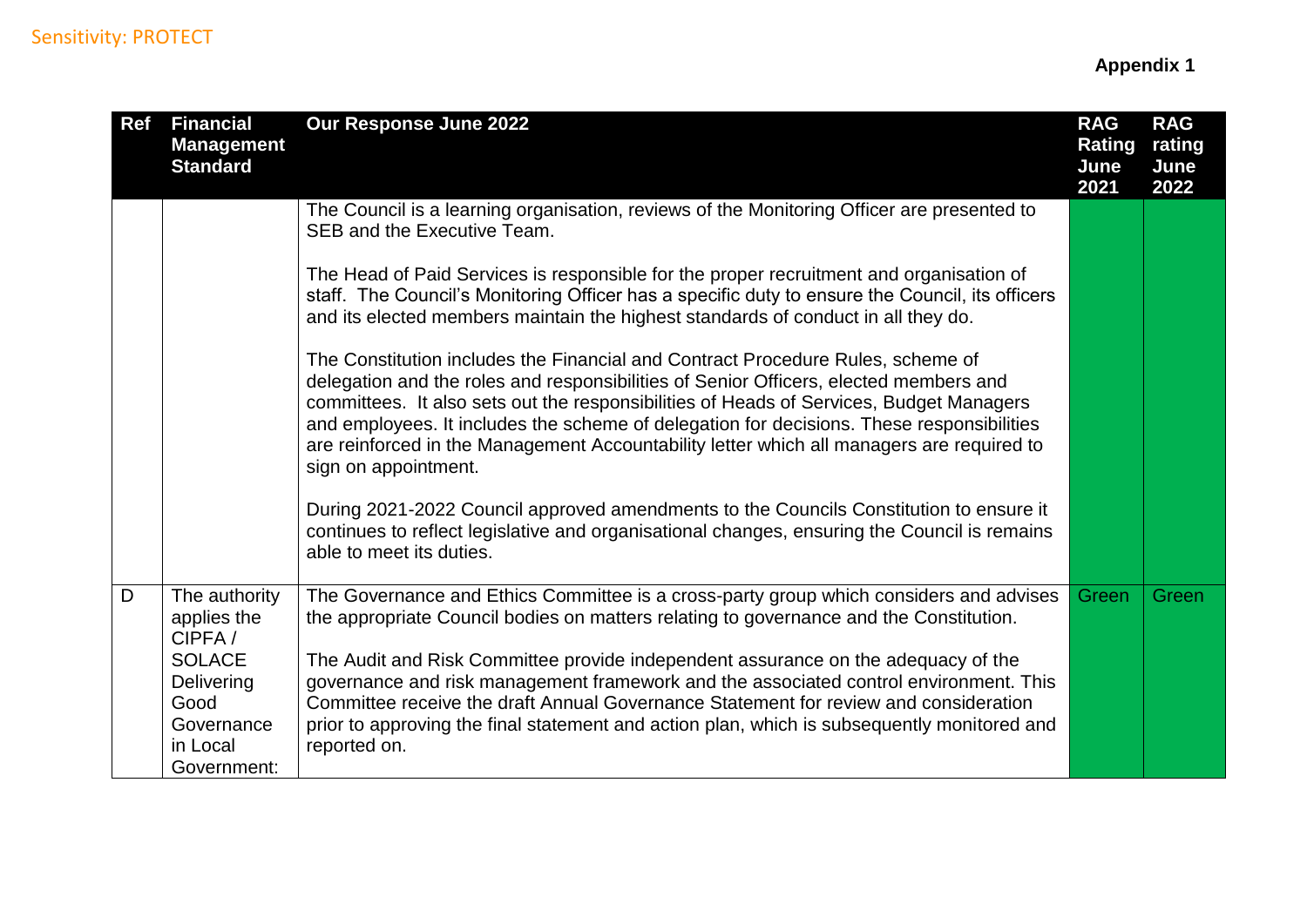| <b>Ref</b> | <b>Financial</b><br><b>Management</b><br><b>Standard</b>                                            | Our Response June 2022                                                                                                                                                                                                                                                                                                                                                                                                                                                                                                                                                                                                                                                                                                                                                                                                                                                                                                                                                                                                                     | <b>RAG</b><br><b>Rating</b><br>June<br>2021 | <b>RAG</b><br>rating<br>June<br>2022 |
|------------|-----------------------------------------------------------------------------------------------------|--------------------------------------------------------------------------------------------------------------------------------------------------------------------------------------------------------------------------------------------------------------------------------------------------------------------------------------------------------------------------------------------------------------------------------------------------------------------------------------------------------------------------------------------------------------------------------------------------------------------------------------------------------------------------------------------------------------------------------------------------------------------------------------------------------------------------------------------------------------------------------------------------------------------------------------------------------------------------------------------------------------------------------------------|---------------------------------------------|--------------------------------------|
|            | Framework<br>(2016)                                                                                 | The Council has a local Code of Corporate Governance. The code has been reviewed, in<br>order to reflect the latest CIPFA / SOLACE Delivering Good Governance in local<br>Government Framework, and an update will be considered by Governance and Ethics<br>Committee on 7 July 2022.<br>This is reported in the Annual Governance Statement.                                                                                                                                                                                                                                                                                                                                                                                                                                                                                                                                                                                                                                                                                             |                                             |                                      |
| E.         | The financial<br>management<br>style of the<br>authority<br>supports<br>financial<br>sustainability | The Constitution details Cabinet/ Committee functions elected members and officer<br>delegations.<br>The Constitution includes the Financial and Contract Procedure Rules and sets out the<br>responsibilities of Senior Officers, Heads of Services, Budget Managers and employees.<br>These responsibilities are reinforced in the Management Accountability letter which all<br>managers are required to sign on appointment. Budget managers are responsible for<br>budget monitoring, and Strategic Finance - review, challenge, advice and have oversight of<br>the whole process.<br>All reports include financial and other key implications. Financial implications are signed off<br>by Strategic Finance.<br>Decisions are reported through leadership teams, and SEB for approval before they are<br>considered by Cabinet.<br>The Council has a 'one council' approach and budgets aligned to the Council's priorities.<br>The Medium Term Financial Strategy is driven by the Section 151 Officer, but also owned<br>by SEB. | Green                                       | Green                                |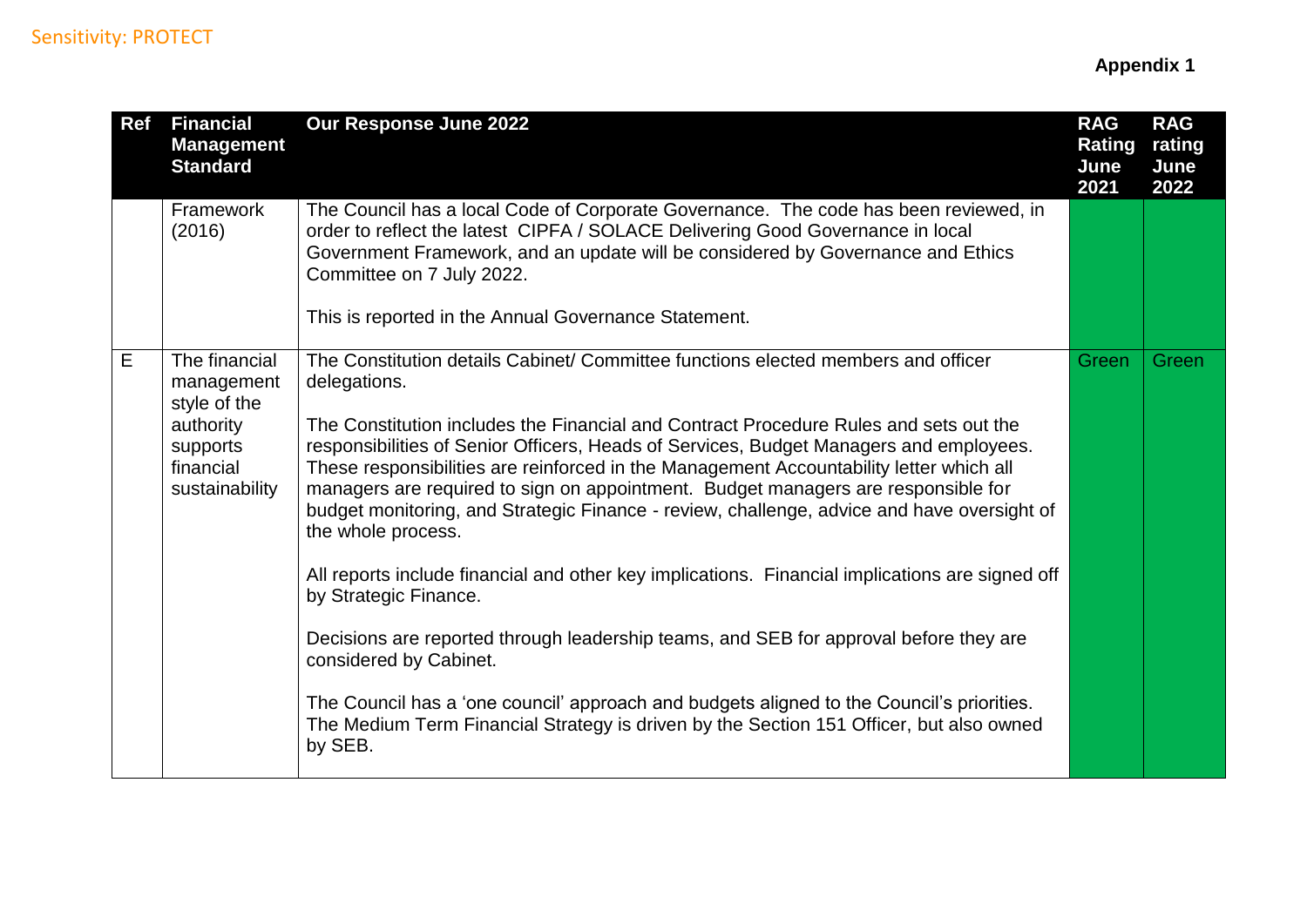| <b>Ref</b> | <b>Financial</b><br><b>Management</b><br><b>Standard</b> | Our Response June 2022                                                                                                                                                                                                                                                                                                                                                    | <b>RAG</b><br><b>Rating</b><br>June<br>2021 | <b>RAG</b><br>rating<br>June<br>2022 |
|------------|----------------------------------------------------------|---------------------------------------------------------------------------------------------------------------------------------------------------------------------------------------------------------------------------------------------------------------------------------------------------------------------------------------------------------------------------|---------------------------------------------|--------------------------------------|
|            |                                                          | SEB have regular focussed sessions on the budget and the MTFS to inform strategic<br>decision making.                                                                                                                                                                                                                                                                     |                                             |                                      |
|            |                                                          | Directors lead on providing updates to SEB and ensuring their Cabinet members are<br>briefed on financial monitoring / implications within their service area.                                                                                                                                                                                                            |                                             |                                      |
|            |                                                          | Strategic Finance are represented on major project groups and attend Directorate<br>Leadership Teams to provide strategic advice and challenge to enable successful delivery.                                                                                                                                                                                             |                                             |                                      |
|            |                                                          | The Council supports an enabling management style, allowing transformation to be<br>undertaken within services, improving service delivery, driving out efficiencies, and<br>delivering better value for money. The Council ensures that finances and other resources<br>are put in place to ensure that these transformation programmes can be delivered<br>effectively. |                                             |                                      |
| F          | The authority<br>has carried<br>out a credible           | The Council's Five Year Financial Strategy Framework clearly sets out the Council priorities<br>and is aligned to Our City Our Plan.                                                                                                                                                                                                                                      | <b>Amber</b>                                | <b>Amber</b>                         |
|            | and<br>transparent<br>financial                          | The Strategy provides the strategic framework to address the budget challenge facing the<br>council over the medium term.                                                                                                                                                                                                                                                 |                                             |                                      |
|            | resilience<br>assessment                                 | The Council reports updates on the Budget and three year MTFS throughout the year,<br>reports clearly set out the projected budget deficit, the assumptions, uncertainties and risks.                                                                                                                                                                                     |                                             |                                      |
|            |                                                          | On 2 March 2022 Council approved the Our City Our Plan which demonstrated how the<br>budget is linked to the key priorities and provides a performance monitoring framework.                                                                                                                                                                                              |                                             |                                      |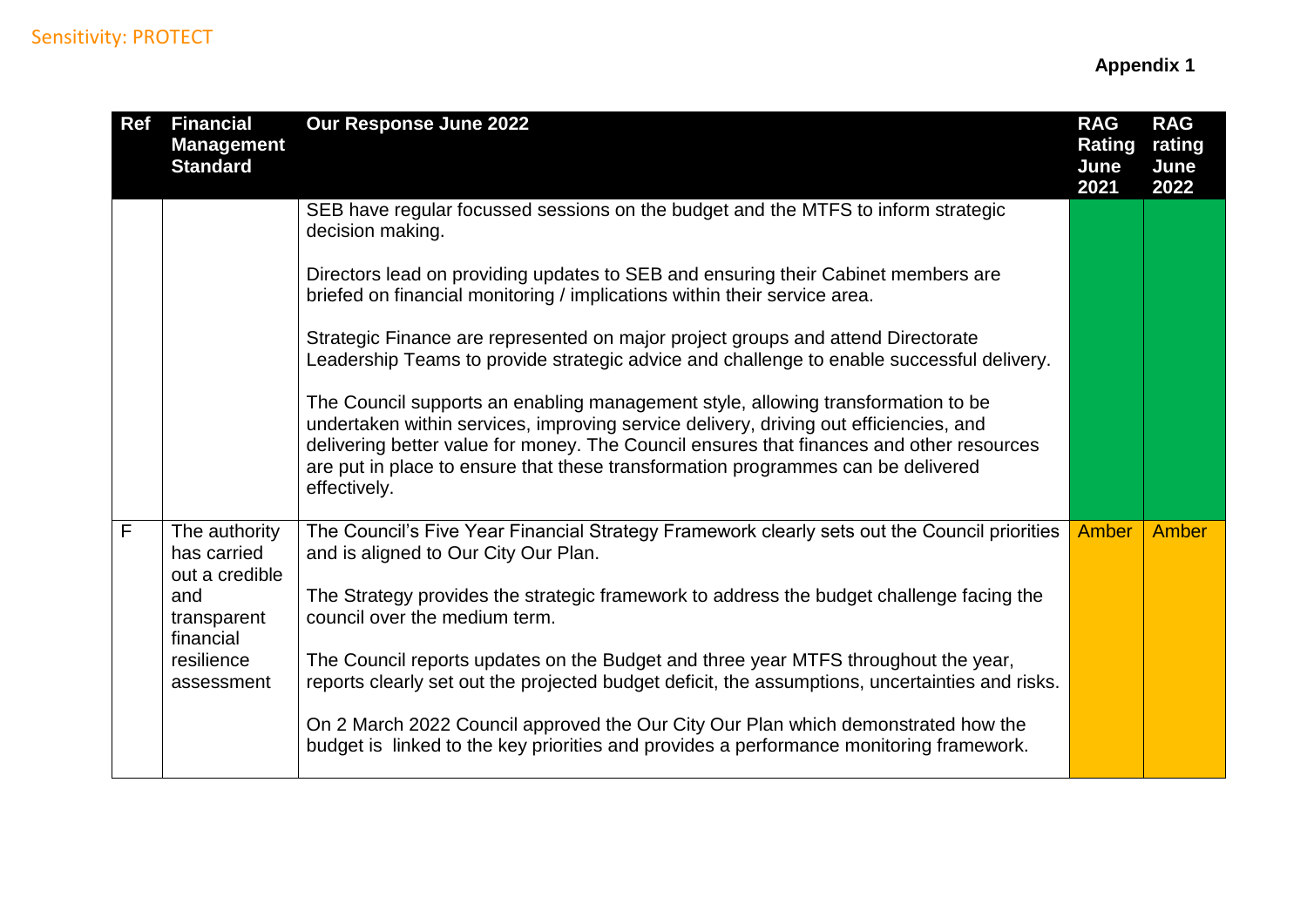| <b>Ref</b> | <b>Financial</b><br><b>Management</b><br><b>Standard</b> | Our Response June 2022                                                                                                                                                                                                                                                                                                                             | <b>RAG</b><br><b>Rating</b><br>June<br>2021 | <b>RAG</b><br>rating<br>June<br>2022 |
|------------|----------------------------------------------------------|----------------------------------------------------------------------------------------------------------------------------------------------------------------------------------------------------------------------------------------------------------------------------------------------------------------------------------------------------|---------------------------------------------|--------------------------------------|
|            |                                                          | The Council's Capital Strategy sets out the long-term context in which capital expenditure<br>and investment decisions are made.                                                                                                                                                                                                                   |                                             |                                      |
|            |                                                          | The capital programme covers a 5 year period and provides a level of contingency to<br>ensure provision is made to sustain key council assets such as fleet, ICT and properties.                                                                                                                                                                   |                                             |                                      |
|            |                                                          | In addition, the Council Housing Revenue Account is based on a 30 year time horizon and<br>is presented to Cabinet and Full Council on an annual basis.                                                                                                                                                                                            |                                             |                                      |
|            |                                                          | The Council has set a balanced budget for the last eight consecutive years without the<br>need to use general reserves. The Council does, however, have planned use of specific<br>reserves built into the budget.                                                                                                                                 |                                             |                                      |
|            |                                                          | On 2 March 2022, Council approved the Budget and Medium Term Financial Strategy<br>which included an extension to the MTFS to incorporate assumptions for 2024-2025, in line<br>with the three year spending review.                                                                                                                               |                                             |                                      |
|            |                                                          | A full risk assessment is undertaken as part of the MTFS. The Council's Strategic Risk<br>register incorporates the MTFS as a risk due to the level of uncertainties facing the Council<br>over the medium term. Mitigations are identified for risks where appropriate; risks are<br>monitored, reviewed and reported against on a regular basis. |                                             |                                      |
|            |                                                          | In relation to demand led services, in particular social care, Strategic Finance supports the<br>services to undertake scenario modelling on potential future demand to determine<br>demographic growth requirements, inflation implications and impact on suppliers.                                                                              |                                             |                                      |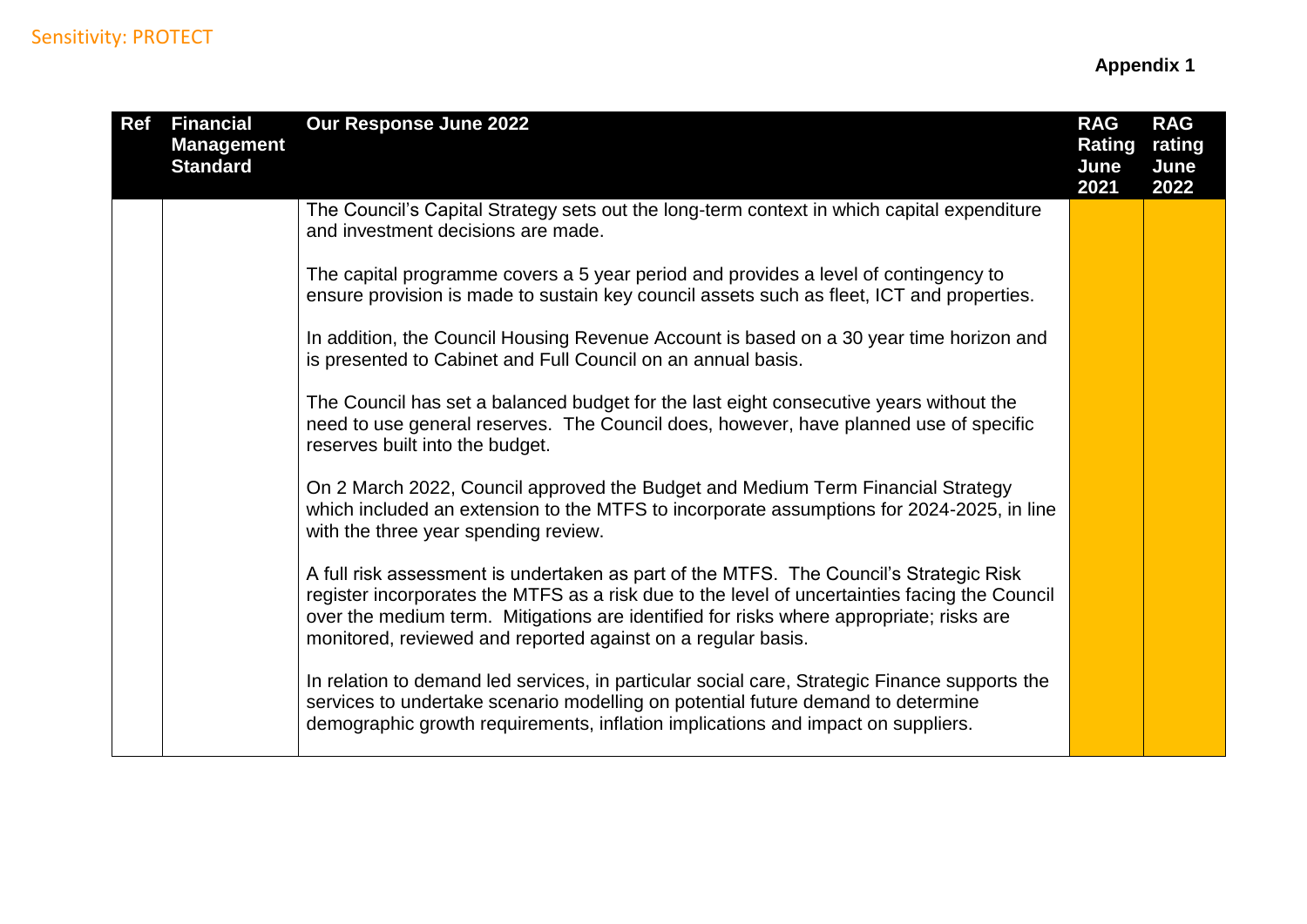| <b>Ref</b> | <b>Financial</b><br><b>Management</b><br><b>Standard</b>       | Our Response June 2022                                                                                                                                                                                                                                                                                       | <b>RAG</b><br>Rating<br>June<br>2021 | <b>RAG</b><br>rating<br>June<br>2022 |
|------------|----------------------------------------------------------------|--------------------------------------------------------------------------------------------------------------------------------------------------------------------------------------------------------------------------------------------------------------------------------------------------------------|--------------------------------------|--------------------------------------|
|            |                                                                | The main challenge facing the Council is the level of uncertainty on the level of resources<br>that will be made available to the council over the medium term. Strategic Finance<br>considers different scenarios to inform the financial strategy.                                                         |                                      |                                      |
|            |                                                                | A number of reserves are held to mitigate against future financial risks such as the Budget<br>Contingency reserve. Reserves are also held to support transformation of services,<br>development of projects and delivery of Our City, Our Plan priorities.                                                  |                                      |                                      |
|            |                                                                | The Council has successfully maintained the level of reserves.                                                                                                                                                                                                                                               |                                      |                                      |
|            |                                                                | On an annual basis, a specific Reserves Working Group undertake a review of the<br>appropriateness of reserves held by the Council and make recommendations to Cabinet on<br>any future reserves no longer required for their original purpose.                                                              |                                      |                                      |
|            |                                                                | <b>Further Action</b>                                                                                                                                                                                                                                                                                        |                                      |                                      |
|            |                                                                | Whilst the Council has a Five Year Financial Strategy framework, and three year MTFS,<br>due to the uncertainty over future funding streams focus has been given to addressing the<br>next year's budget deficit in order to set a balance budget and recalculating the potential<br>impact on future years. |                                      |                                      |
|            |                                                                | During 2022-2023 focus will continue to be given to looking over the medium term with the<br>aim of developing proposals that address the deficit over multiple years.                                                                                                                                       |                                      |                                      |
| G          | The authority<br>understands<br>its prospects<br>for financial | The MTFS remains a Strategic Risk.                                                                                                                                                                                                                                                                           | Green                                | Green                                |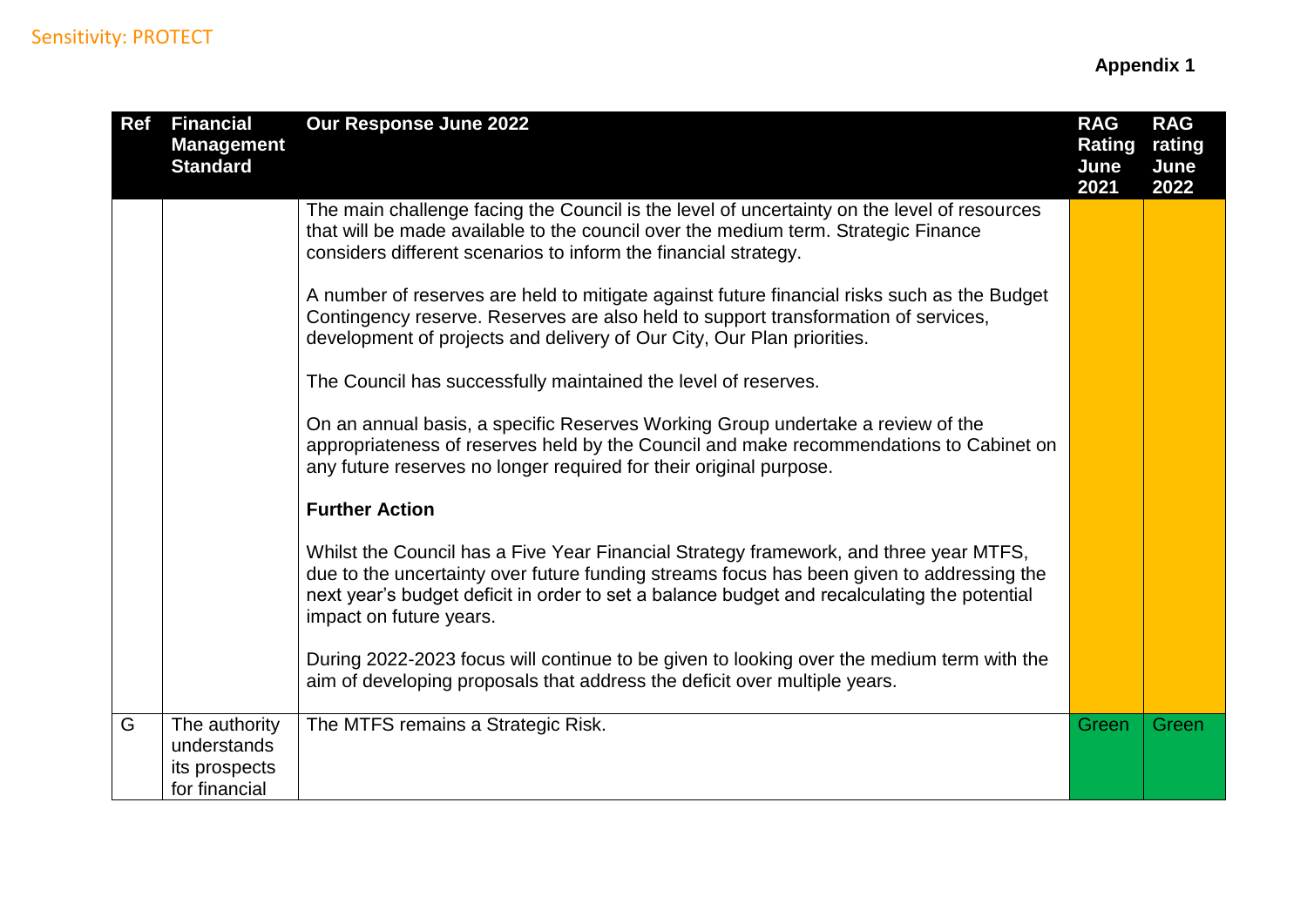| <b>Ref</b> | <b>Financial</b><br><b>Management</b><br><b>Standard</b>         | Our Response June 2022                                                                                                                                                                                                                                                                                                                                                                                                                                                  | <b>RAG</b><br><b>Rating</b><br>June<br>2021 | <b>RAG</b><br>rating<br>June<br>2022 |
|------------|------------------------------------------------------------------|-------------------------------------------------------------------------------------------------------------------------------------------------------------------------------------------------------------------------------------------------------------------------------------------------------------------------------------------------------------------------------------------------------------------------------------------------------------------------|---------------------------------------------|--------------------------------------|
|            | sustainability<br>in the longer<br>term and has<br>reported this | The MTFS is reviewed and updated on an ongoing basis including a continual review of the<br>assumptions and projections of the strategy, risks, and the effectiveness of key<br>transformation projects.                                                                                                                                                                                                                                                                |                                             |                                      |
|            | clearly to<br>members                                            | The Council reports updates on the Budget and MTFS throughout the year, reports clearly<br>set out the projected budget deficit, the assumptions, uncertainties, risks and the plan in<br>place to address the budget gap. The Five-year Financial Strategy provides a strategic<br>framework to address the budget challenge facing the Council over the medium term.                                                                                                  |                                             |                                      |
|            |                                                                  | In relation to demand led services, in particular social care, Strategic Finance supports the<br>services to undertake scenario modelling on potential future demand to determine<br>demographic growth requirements, inflation implications and impact of supplier services.                                                                                                                                                                                           |                                             |                                      |
|            |                                                                  | The main challenge facing the Council is the level of uncertainty on the level of resources<br>that will be made available to the council over the medium term. Strategic Finance<br>considers different scenarios to inform the financial strategy                                                                                                                                                                                                                     |                                             |                                      |
|            |                                                                  | There is still considerable uncertainty over the medium term on the impact of the pandemic<br>and the cost of 'living with covid,' including the additional demand which will continue to be<br>placed on services such as social care, public health and wellbeing. The economic costs of<br>the pandemic will also place additional pressures on the Council's income collected from<br>fees and charges as well as council tax and business rates for years to come. |                                             |                                      |
|            |                                                                  | The Council's Capital Programme includes a Corporate Contingency for Growth to fund the<br>Council's replacement programme and support new schemes requiring capital investments.<br>Requests for funding are subject to business cases reviewed in line with corporate<br>priorities.                                                                                                                                                                                  |                                             |                                      |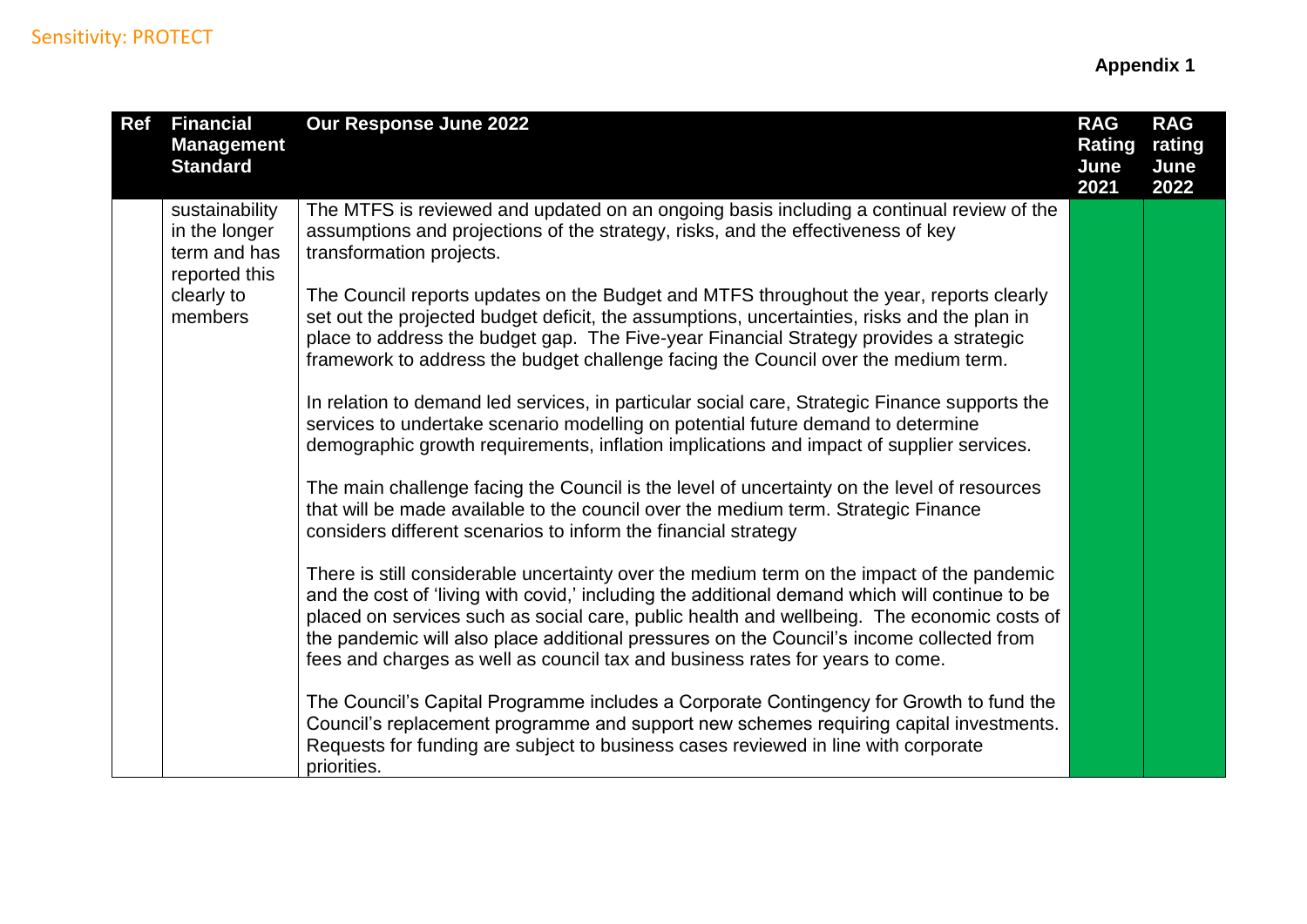| <b>Ref</b> | <b>Financial</b><br><b>Management</b><br><b>Standard</b>                                                 | Our Response June 2022                                                                                                                                                                                                                                                                                                                                                                                                                                                                                                                                                                                                                                                                                                                                                                                                                       | <b>RAG</b><br><b>Rating</b><br>June<br>2021 | <b>RAG</b><br>rating<br>June<br>2022 |
|------------|----------------------------------------------------------------------------------------------------------|----------------------------------------------------------------------------------------------------------------------------------------------------------------------------------------------------------------------------------------------------------------------------------------------------------------------------------------------------------------------------------------------------------------------------------------------------------------------------------------------------------------------------------------------------------------------------------------------------------------------------------------------------------------------------------------------------------------------------------------------------------------------------------------------------------------------------------------------|---------------------------------------------|--------------------------------------|
| H          | The authority<br>complies with<br>the CIPFA<br>Prudential<br>Code for<br>Capital<br>Finances in<br>Local | The Council is aware of its obligations under the Prudential Code and has assessed itself<br>as compliant with this principle.<br>The Council's Full Council has approved the Capital Strategy which is a key document and<br>forms part of the Council's integrated capital, revenue, strategic management and balance<br>sheet planning. The strategy provides a high-level overview of how capital expenditure,<br>capital financing and treasury management activity is undertaken in line with service<br>objectives, whilst taking account of stewardship, value for money, prudence, sustainability                                                                                                                                                                                                                                   | Green                                       | Green                                |
|            | <b>Authorities</b>                                                                                       | and affordability.<br>The Council also has a Housing Revenue Account which is based on a 30 year time<br>horizon and is presented to Cabinet and Full Council on an annual basis.<br>Treasury management activity is monitored and reported on a quarterly basis to Cabinet,<br>with mid-year and annual reports being considered by Full Council. The Treasury<br>Management Strategy is approved by Full Council each year.<br>The Treasury Management Strategy and performance reports are presented to Our Council<br>Scrutiny Panel for scrutiny and review throughout the year.<br>Specific training on Treasury Management is provided for councillors.<br>CIPFA have published new Prudential and Treasury Management Codes. The new codes<br>include measures to define proportionate commercial investment in the context of local |                                             |                                      |
|            |                                                                                                          | authority regeneration work and will also strengthen both codes with a greater focus on<br>climate and environmental, social and government risks when making financial decisions.<br>The Council's Treasury Management Strategy was updated and approved by Full Council<br>on 2 March 2022.                                                                                                                                                                                                                                                                                                                                                                                                                                                                                                                                                |                                             |                                      |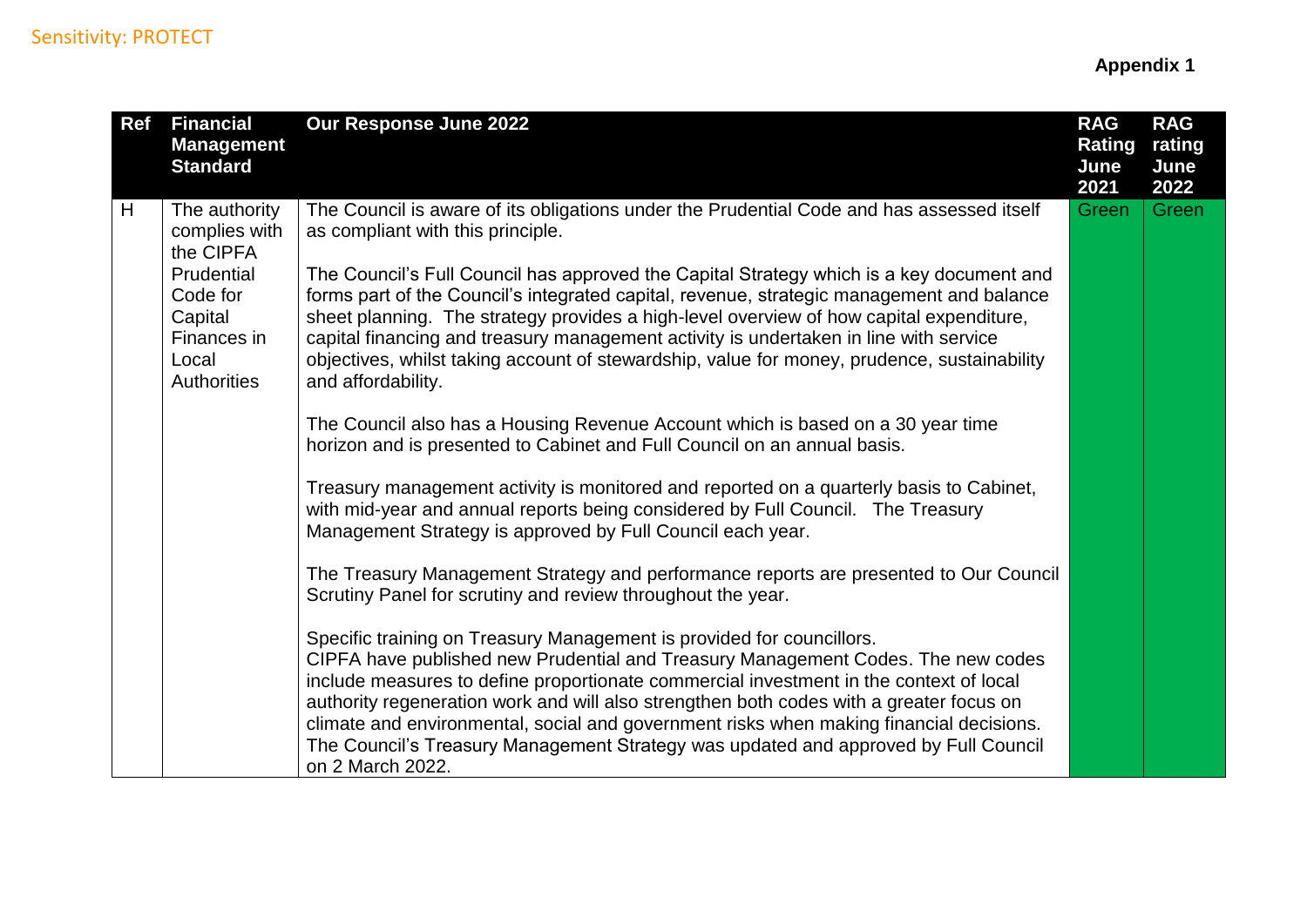| <b>Ref</b> | <b>Financial</b><br><b>Management</b><br><b>Standard</b> | Our Response June 2022                                                                                                                                                                                                                                                                                                                                                                          | <b>RAG</b><br><b>Rating</b><br>June<br>2021 | <b>RAG</b><br>rating<br>June<br>2022 |
|------------|----------------------------------------------------------|-------------------------------------------------------------------------------------------------------------------------------------------------------------------------------------------------------------------------------------------------------------------------------------------------------------------------------------------------------------------------------------------------|---------------------------------------------|--------------------------------------|
|            | The authority<br>has a rolling<br>multi-year             | The MTFS is a 'live' document detailing budget pressures, opportunities, level of resources<br>and the forecast deficit.                                                                                                                                                                                                                                                                        | Green                                       | Green                                |
|            | medium term<br>financial plan<br>consistent              | The continuous budget setting and monitoring cycle captures the major risks, uncertainties<br>and opportunities facing the Council.                                                                                                                                                                                                                                                             |                                             |                                      |
|            | with<br>sustainable<br>service plans                     | Medium term financial modelling is undertaken on areas of uncertainty such as social care,<br>and where appropriate growth is built into the MTFS to deal with future forecast demands.<br>Earmarked reserves are held to support service transformation with the aim of driving out<br>efficiencies in future years.                                                                           |                                             |                                      |
|            |                                                          | The Council reports updates on Budget and MTFS throughout the year, reports clearly set<br>out the projected budget deficit, the assumptions, uncertainties, risks and the plan in place<br>to address the budget gap. The Five-year Financial Strategy provides a strategic<br>framework to address the budget challenge facing the Council over the medium term.                              |                                             |                                      |
|            |                                                          | In order to be prudent, the MTFS incorporates Corporate Contingency budgets to deal with<br>emerging pressures identified during the budget setting process. These pressures are<br>monitored throughout the year and request for funding are subject the submission of<br>business cases, any efficiencies identified against these budgets are released to support<br>future budget deficits. |                                             |                                      |
|            |                                                          | Regular updates are presented to Leadership Teams, SEB and Cabinet on the Councils<br>financial position over the medium term.                                                                                                                                                                                                                                                                  |                                             |                                      |
|            |                                                          | The Council also holds a General Fund reserve of £13.7 million, which represents<br>approximately 5% of the net budget requirements to deal with any unforeseen events.                                                                                                                                                                                                                         |                                             |                                      |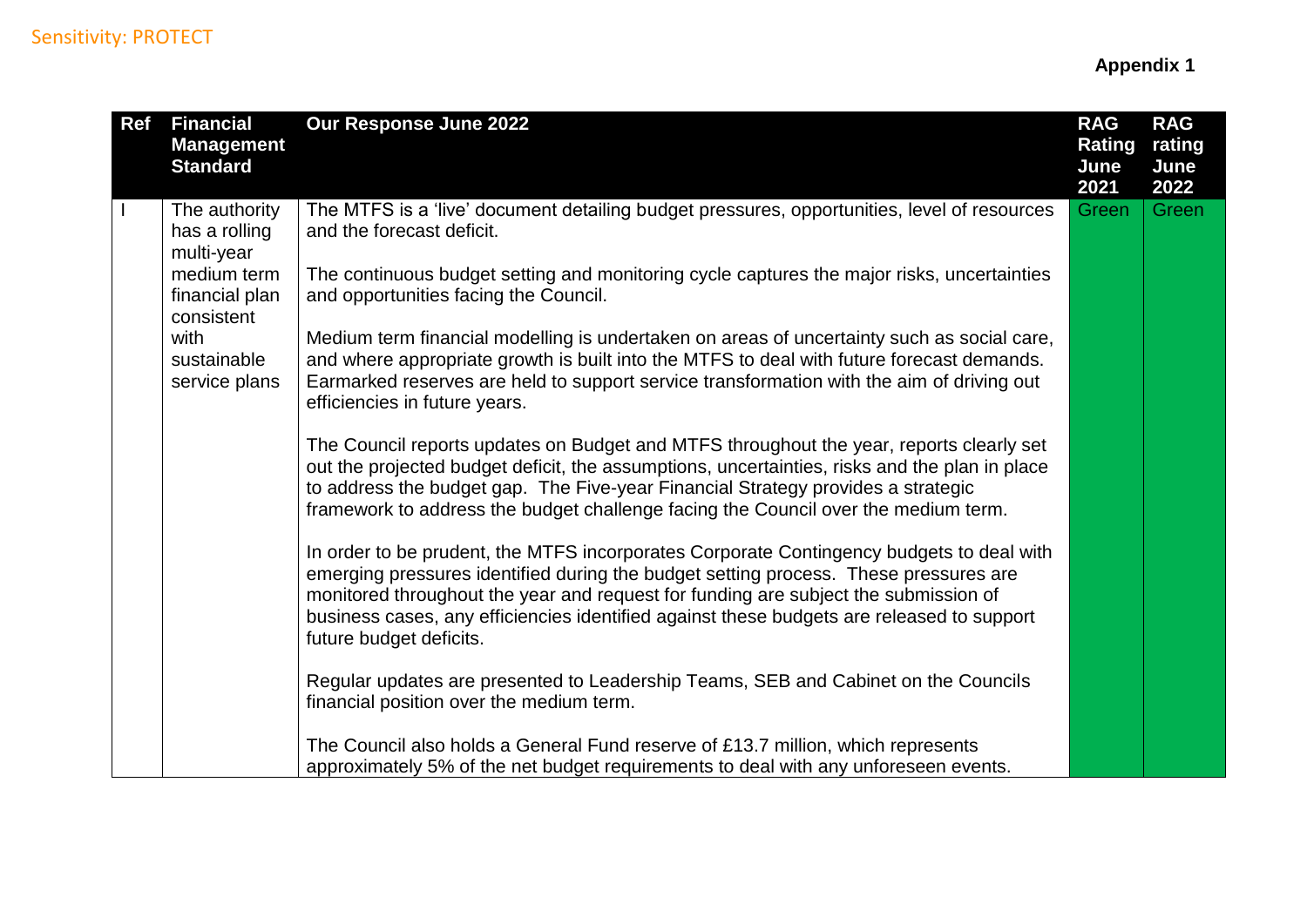| <b>Ref</b> | <b>Financial</b><br><b>Management</b><br><b>Standard</b>                                                                                                | Our Response June 2022                                                                                                                                                                                                                                                                                                                                                                                                                                                                                                                                                                                                                                      | <b>RAG</b><br><b>Rating</b><br>June<br>2021 | <b>RAG</b><br>rating<br>June<br>2022 |
|------------|---------------------------------------------------------------------------------------------------------------------------------------------------------|-------------------------------------------------------------------------------------------------------------------------------------------------------------------------------------------------------------------------------------------------------------------------------------------------------------------------------------------------------------------------------------------------------------------------------------------------------------------------------------------------------------------------------------------------------------------------------------------------------------------------------------------------------------|---------------------------------------------|--------------------------------------|
|            |                                                                                                                                                         | The 2021-2022 outturn position enabled the council to safeguard essential earmarked<br>reserves which are held to support service transformation.                                                                                                                                                                                                                                                                                                                                                                                                                                                                                                           |                                             |                                      |
| J          | The authority<br>complies with<br>its statutory<br>obligations in<br>respect of the<br>budget setting<br>process                                        | As required by legislation, the Council set a balanced budget on an annual basis, which is<br>presented and approved by Full Council. The annual budget reports are submitted to Full<br>Council for approval prior to the start of the new financial year.<br>The Council has set a balanced budget without the need to utilise general fund reserves for<br>the last eight consecutive years.<br>Updates on the MTFS and Budget are presented throughout the year to Cabinet for<br>approval.<br>The Council is aware of the circumstances and process in issuing a Section 114 notice but<br>does not envisage this to be an issue over the medium term. | <b>Green</b>                                | Green                                |
| K.         | The budget<br>report<br>includes a<br>statement by<br>the chief<br>finance officer<br>on the<br>robustness of<br>the estimates<br>and a<br>statement on | The forecast and actual level of reserves are monitored and reported to Cabinet.<br>A number of reserves are held to mitigate against future financial risks such as Budget<br>Contingency reserve. Reserves are also held to support transformation of services,<br>development of projects and delivery of Our City, Our Plan priorities.<br>On an annual basis, a specific Reserves Working Group undertake a review of the<br>appropriateness of reserves held by the Council and make recommendations to Cabinet on<br>any future reserves no longer required for their original purpose.                                                              | Green                                       | Green                                |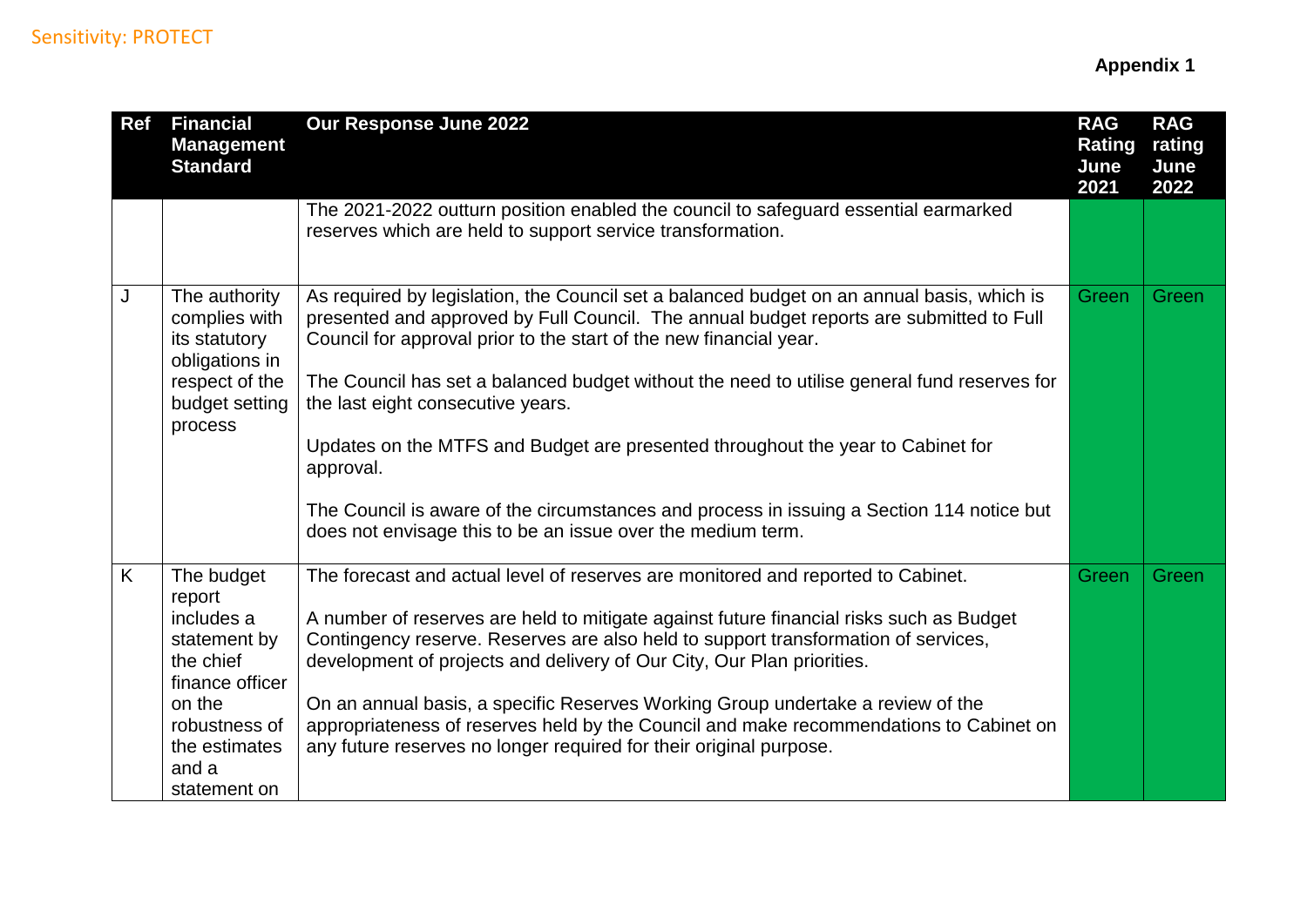| <b>Ref</b> | <b>Financial</b><br><b>Management</b><br><b>Standard</b>                                                                                                    | Our Response June 2022                                                                                                                                                                                                                                                                                                                                                                                                                                                                                                                                                                                                                                                                                                                                                                                                                                                | <b>RAG</b><br><b>Rating</b><br>June<br>2021 | <b>RAG</b><br>rating<br>June<br>2022 |
|------------|-------------------------------------------------------------------------------------------------------------------------------------------------------------|-----------------------------------------------------------------------------------------------------------------------------------------------------------------------------------------------------------------------------------------------------------------------------------------------------------------------------------------------------------------------------------------------------------------------------------------------------------------------------------------------------------------------------------------------------------------------------------------------------------------------------------------------------------------------------------------------------------------------------------------------------------------------------------------------------------------------------------------------------------------------|---------------------------------------------|--------------------------------------|
|            | the adequacy<br>of the<br>proposed<br>financial<br>reserves.                                                                                                | Whilst the Council does not hold high levels of reserves, through good financial<br>management and prudent planning, it has been able to protect the level of reserves.<br>The Final Budget Report approved by Full Council includes a statement from the Director of<br>Finance (Section 151 Officer) on the robustness of the estimates and levels of reserves.                                                                                                                                                                                                                                                                                                                                                                                                                                                                                                     |                                             |                                      |
| L          | The authority<br>has engaged<br>where<br>appropriate<br>with key<br>stakeholders<br>in developing<br>its long-term<br>financial<br>strategy,<br>medium term | The budget consultation process forms part of a continuous process of engagement with<br>residents, businesses and other key stakeholder throughout the year which focuses on<br>understanding people's priorities.<br>The council has also invited residents and businesses to submit questions via social media<br>to which the Leader of the Council and Cabinet Member for Resources have provided<br>responses.<br>The Council aligns its resources to Our City Our Plan which sets out the Council's priorities<br>and a performance framework.                                                                                                                                                                                                                                                                                                                 | Green                                       | Green                                |
|            | financial plan<br>and annual<br>budget                                                                                                                      | The Council engaged with local people to help shape the refresh of the Council Plan. This<br>has included a resident survey, engagement sessions with equality groups in the city as<br>well as young people, businesses and partners. The engagement built on the extensive<br>programme undertaken with local people to help shape the Relighting Our City Recovery<br>plan which has supported the organisations transition from the response to the recovery<br>phase of the pandemic. The Council has made a commitment to a continuous conversation<br>with communities and will continue to ensure there are opportunities for local people to<br>share their views and engage in the policy making process.<br>A new digital tool was re-launched in 2021-2022 giving respondents a chance to set their<br>own Council budget in line with their preferences. |                                             |                                      |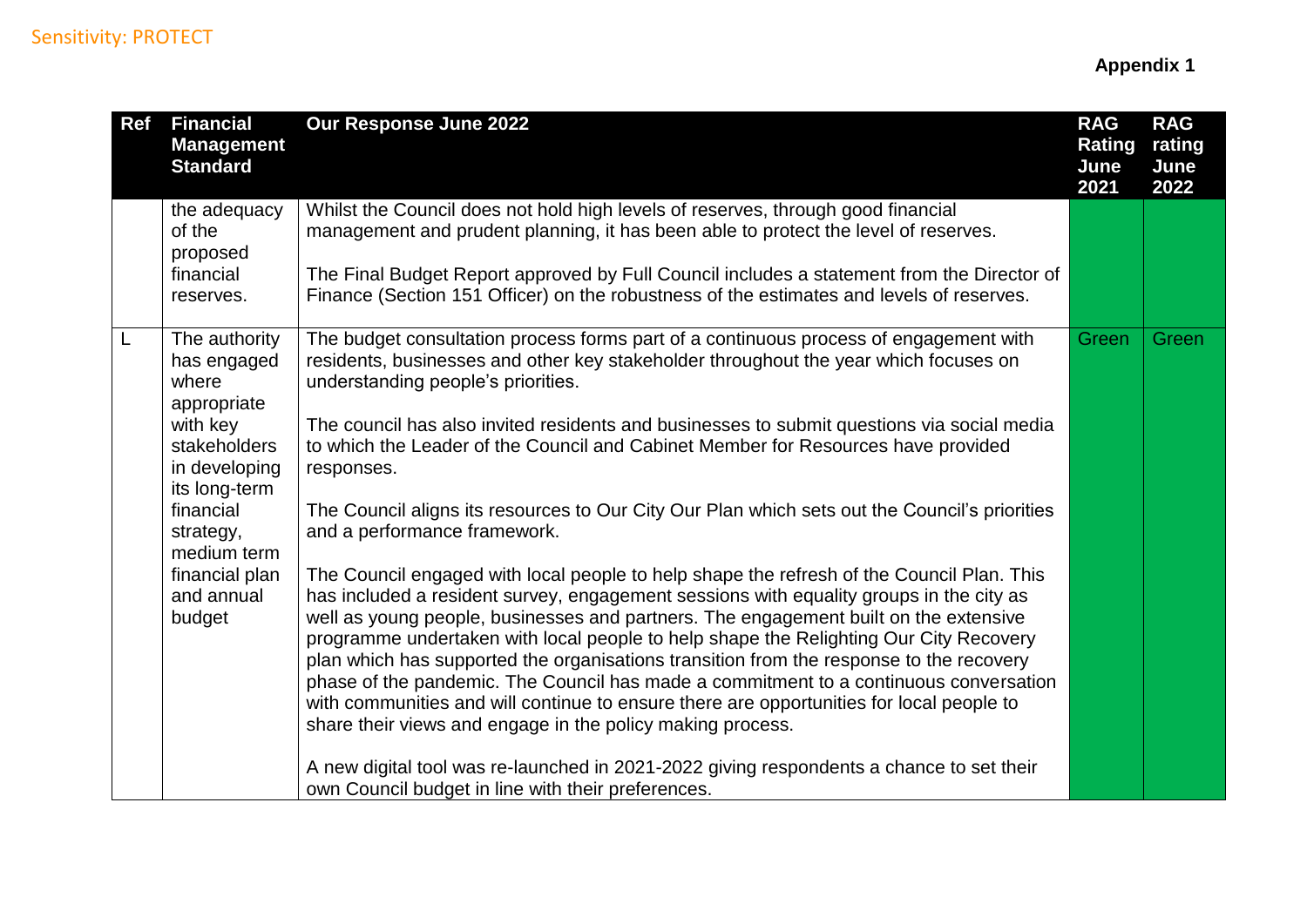| <b>Ref</b> | <b>Financial</b><br><b>Management</b><br><b>Standard</b>                     | Our Response June 2022                                                                                                                                                                                                                                                                                                                                                                                                                                                           | <b>RAG</b><br><b>Rating</b><br>June<br>2021 | <b>RAG</b><br>rating<br>June<br>2022 |
|------------|------------------------------------------------------------------------------|----------------------------------------------------------------------------------------------------------------------------------------------------------------------------------------------------------------------------------------------------------------------------------------------------------------------------------------------------------------------------------------------------------------------------------------------------------------------------------|---------------------------------------------|--------------------------------------|
|            |                                                                              |                                                                                                                                                                                                                                                                                                                                                                                                                                                                                  |                                             |                                      |
| M          | The authority<br>uses an<br>appropriate<br>documented<br>option<br>appraisal | The council uses project management methodology as standard practice, which includes<br>feasibility / options analysis gateway for all registered projects. A later business case<br>gateway check provides further detail on cost / benefit impacts of option selected for further<br>development. The Project Management Group (PAG) provides scrutiny, support and<br>gateway control to projects.                                                                            | <b>Amber</b>                                | Amber                                |
|            | methodology<br>to<br>demonstrate                                             | Details are captured in a standardised options appraisal template which is held on central<br>system (Verto).                                                                                                                                                                                                                                                                                                                                                                    |                                             |                                      |
|            | the value for<br>money of its<br>decisions                                   | The project methodology at present is a waterfall based approach – with the advancing<br>gateways representing greater levels of understanding about the project.                                                                                                                                                                                                                                                                                                                |                                             |                                      |
|            |                                                                              | To support the Council's plans to have a one council approach to contract management, a<br>contract management framework based on the National Audit Office's Good Practice<br>Contract Management Framework with a supporting toolkit is now in place. In addition,<br>mandatory contract management training for officers has been launched. The training<br>which is being utilised is the Foundation Training available through the Government<br><b>Commercial College.</b> |                                             |                                      |
|            |                                                                              | A new contract management software system is currently being procured. The system will<br>provide greater visibility of contract performance and a strategic oversight of contracts.                                                                                                                                                                                                                                                                                             |                                             |                                      |
|            |                                                                              | <b>Further Action</b>                                                                                                                                                                                                                                                                                                                                                                                                                                                            |                                             |                                      |
|            |                                                                              | The Council is continuing to develop the project methodology / approach as part of ongoing<br>enhancements. The Council's default project methodology at present is the waterfall based<br>approach. However, particularly as a consequence of the uncertainties caused by the                                                                                                                                                                                                   |                                             |                                      |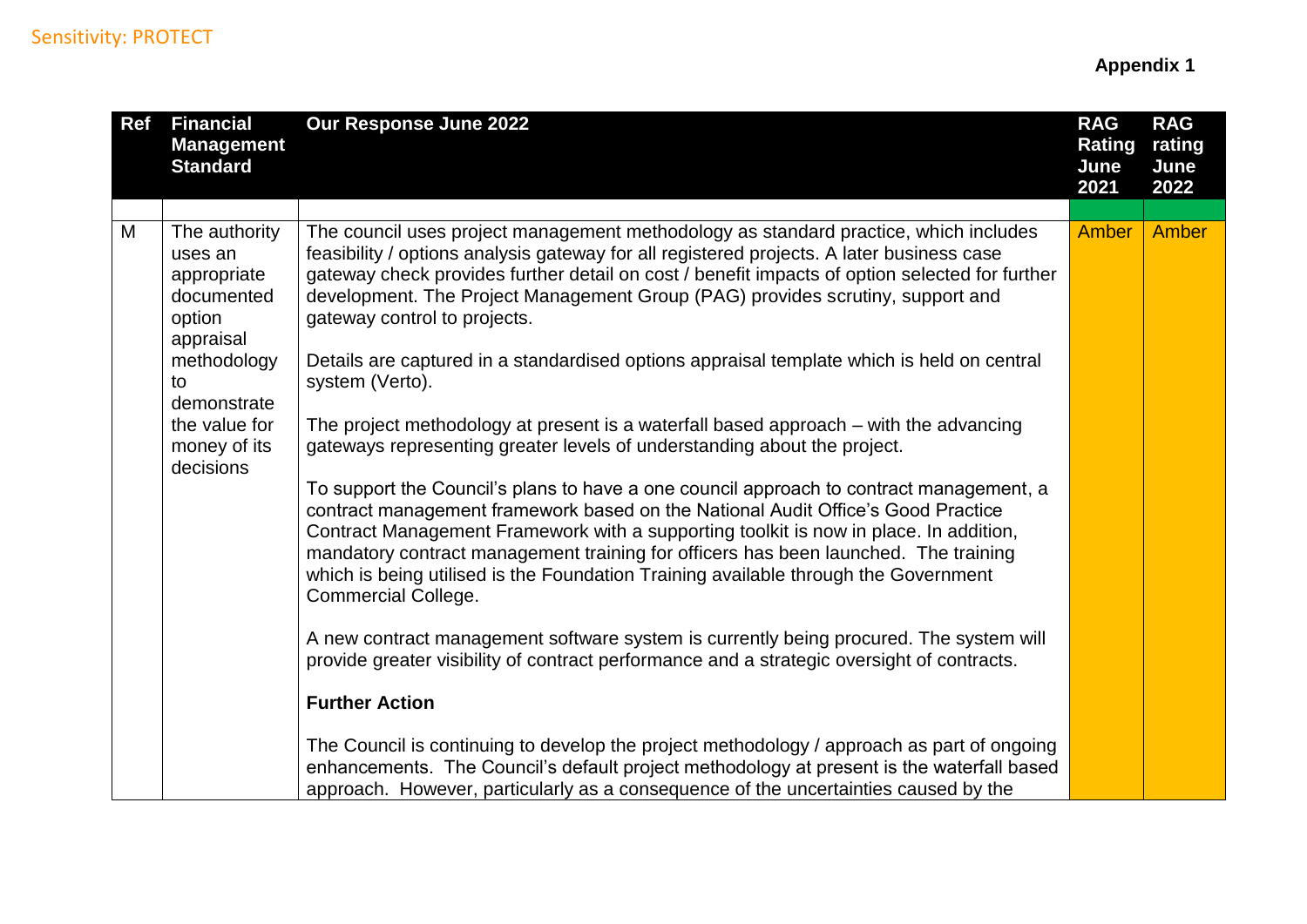| <b>Ref</b> | <b>Financial</b><br><b>Management</b><br><b>Standard</b>  | Our Response June 2022                                                                                                                                                                                                                     | <b>RAG</b><br><b>Rating</b><br>June<br>2021 | <b>RAG</b><br>rating<br>June<br>2022 |
|------------|-----------------------------------------------------------|--------------------------------------------------------------------------------------------------------------------------------------------------------------------------------------------------------------------------------------------|---------------------------------------------|--------------------------------------|
|            |                                                           | pandemic, the need for alternative project management approaches has been brought into<br>sharper focus. Shorter, more critical / urgent projects may be more suited to an agile<br>management approach – this is subject to further work. |                                             |                                      |
| N          | <b>The</b><br>leadership<br>team takes                    | The continuous budget setting and monitoring cycle captures the major risk and<br>uncertainties facing the council.                                                                                                                        | Green                                       | Green                                |
|            | action using<br>reports<br>enabling it to<br>identify and | Quarterly budget monitoring reports detailing the forecast annual outturn position and<br>reasons for variances are presented to the Directorate Leadership Teams and SEB for their<br>consideration and approval.                         |                                             |                                      |
|            | correct<br>emerging<br>risks to its                       | Strategic Finance attend leadership teams and major project groups, identifying at an early<br>stage any emerging risks; providing challenge and strategic support.                                                                        |                                             |                                      |
|            | budget<br>strategy and<br>financial                       | The Strategic Risk Register is reviewed on a regular basis by SEB and Directorate leads<br>which also informs risks at an early stage.                                                                                                     |                                             |                                      |
|            | sustainability                                            | As required, growth is built into the MTFS to address risks identified during the monitoring,<br>which are reviewed and agreed by SEB.                                                                                                     |                                             |                                      |
|            |                                                           | Corporate contingency budgets are also held for emerging risks that are identified, but<br>where there is still a level of uncertainty at the time of budget setting.                                                                      |                                             |                                      |
|            |                                                           | Approved budget reduction targets are also reviewed as part of the budget setting process<br>to ensure they are still deliverable, undeliverable targets are removed or re-profiled as<br>appropriate.                                     |                                             |                                      |
|            |                                                           | The Budget reports presented to Cabinet (both MTFS and quarterly monitoring), clearly set<br>out the financial risks.                                                                                                                      |                                             |                                      |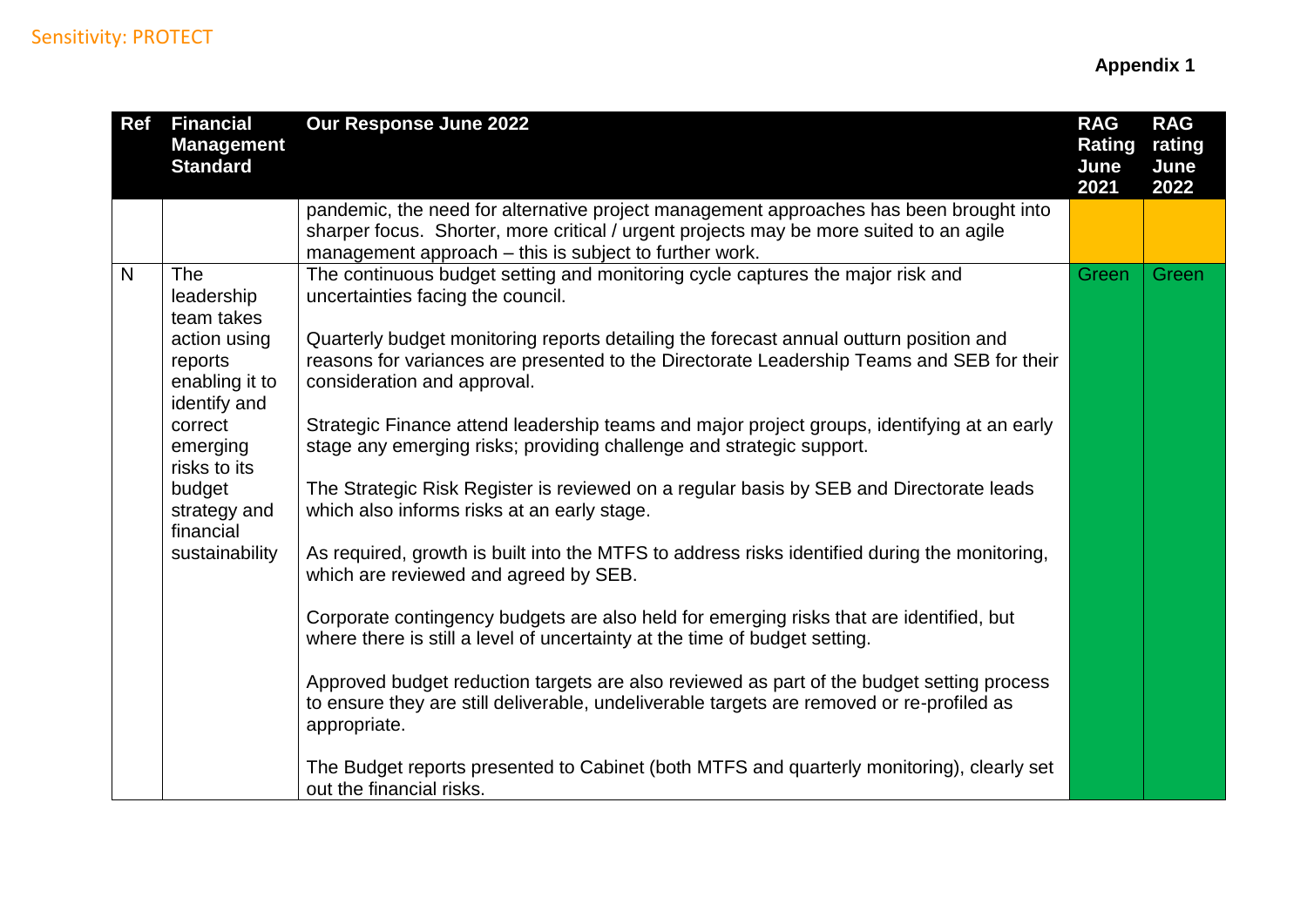| <b>Ref</b>     | <b>Financial</b><br><b>Management</b><br><b>Standard</b> | Our Response June 2022                                                                                                                                                                                                                                                                                                                        | <b>RAG</b><br><b>Rating</b><br>June<br>2021 | <b>RAG</b><br>rating<br>June<br>2022 |
|----------------|----------------------------------------------------------|-----------------------------------------------------------------------------------------------------------------------------------------------------------------------------------------------------------------------------------------------------------------------------------------------------------------------------------------------|---------------------------------------------|--------------------------------------|
|                |                                                          |                                                                                                                                                                                                                                                                                                                                               |                                             |                                      |
| $\overline{O}$ | <b>The</b><br>leadership<br>team monitors                | The level and areas of credit losses are reviewed on a regular basis and feed into the<br>quarterly monitoring which is reported to elected members.                                                                                                                                                                                          | Green                                       | Green                                |
|                | the elements<br>of its balance<br>sheet which            | Budget managers also have access to reports on any income still owed for their service<br>areas.                                                                                                                                                                                                                                              |                                             |                                      |
|                | pose a<br>significant risk<br>to its financial           | Cashflow is monitored on a daily basis and updates shared with the Finance Business<br>Partners and Chief Accountant.                                                                                                                                                                                                                         |                                             |                                      |
|                | sustainability                                           | The Council holds and maintains a comprehensive list of assets. The year-end process<br>includes detailed valuation of assets by external valuers. These are then reviewed and<br>challenged by Strategic Finance. Reasons for movement are explored and explained.                                                                           |                                             |                                      |
|                |                                                          | The Director of Finance and Deputy Section 151 Officer review and sign off the<br>assumptions used to calculate major estimates.                                                                                                                                                                                                              |                                             |                                      |
|                |                                                          | Provisions are reviewed and agreed with the Director of Finance.                                                                                                                                                                                                                                                                              |                                             |                                      |
|                |                                                          | The Council has effectively managed its Reserves and reports them to Cabinet. In<br>addition, on an annual basis, a specific Reserves Working Group undertake a review of the<br>appropriateness of reserves held by the Council and make recommendations to Cabinet on<br>any future reserves no longer required for their original purpose. |                                             |                                      |
|                |                                                          | Details around reserves, provisions and balances are shared with SEB.                                                                                                                                                                                                                                                                         |                                             |                                      |
|                |                                                          | The CFO reviews the Statement of Account and confirms that they are a true and fair view<br>of the financial position of the authority as at 31 March in year of account.                                                                                                                                                                     |                                             |                                      |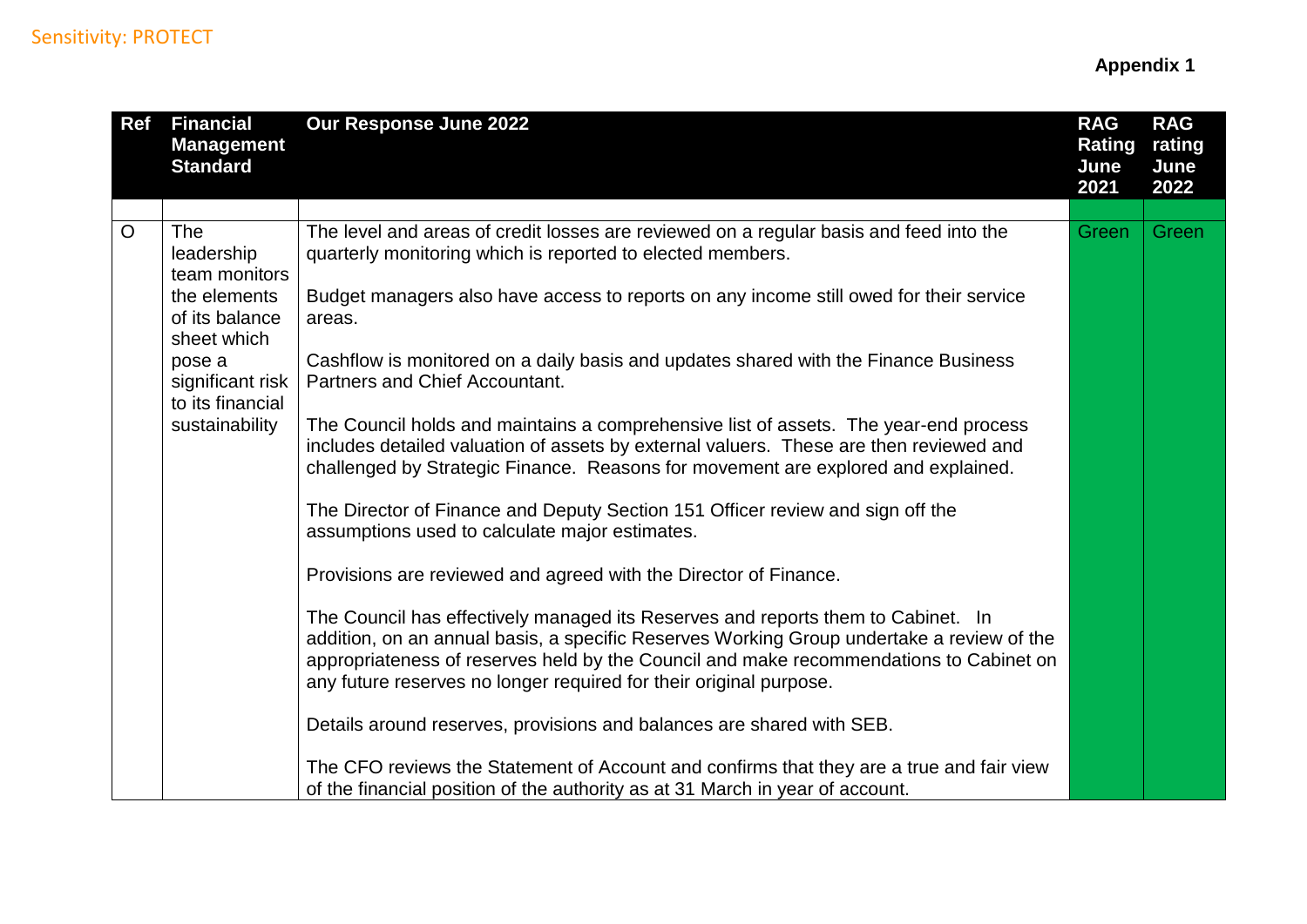| <b>Ref</b> | <b>Financial</b><br><b>Management</b><br><b>Standard</b> | Our Response June 2022                                                                                                                                                                                                                                                                                     | <b>RAG</b><br><b>Rating</b><br>June<br>2021 | <b>RAG</b><br>rating<br>June<br>2022 |
|------------|----------------------------------------------------------|------------------------------------------------------------------------------------------------------------------------------------------------------------------------------------------------------------------------------------------------------------------------------------------------------------|---------------------------------------------|--------------------------------------|
|            |                                                          | Cabinet in June received a report on the Council's resources held in earmarked reserves,<br>provisions and general balances held as at 31 March 2022, after taking into account the<br>outturn position for 2021-2022.                                                                                     |                                             |                                      |
|            |                                                          | A full review of the assets held by the Council was undertaken as part of the 2020-2021<br>annual external audit.                                                                                                                                                                                          |                                             |                                      |
|            |                                                          | As part of the quarterly monitoring, service areas which generate significant income are<br>asked to review and comment on outstanding income.                                                                                                                                                             |                                             |                                      |
|            |                                                          | <b>Further Action</b>                                                                                                                                                                                                                                                                                      |                                             |                                      |
|            |                                                          | A dashboard has now been developed which details outstanding debt, making it more<br>visible for Budget Managers and Services to review and take any necessary action. This<br>dashboard is currently being rolled out and will form part of the quarterly financial<br>monitoring review by Directorates. |                                             |                                      |
|            |                                                          | Initial feedback from rolling out the dashboard is that is increases visibility and accessibility<br>to the data for the budget manger, which in turn enables them to direct resources where<br>required.                                                                                                  |                                             |                                      |
| P          | The Chief<br>Finance<br>Officer (CFO)<br>has personal    | SEB and the CFO are aware of the CFO's responsibilities in terms of the preparation of the<br>annual statement of accounts and is compliant with this principle.                                                                                                                                           | Green                                       | Green                                |